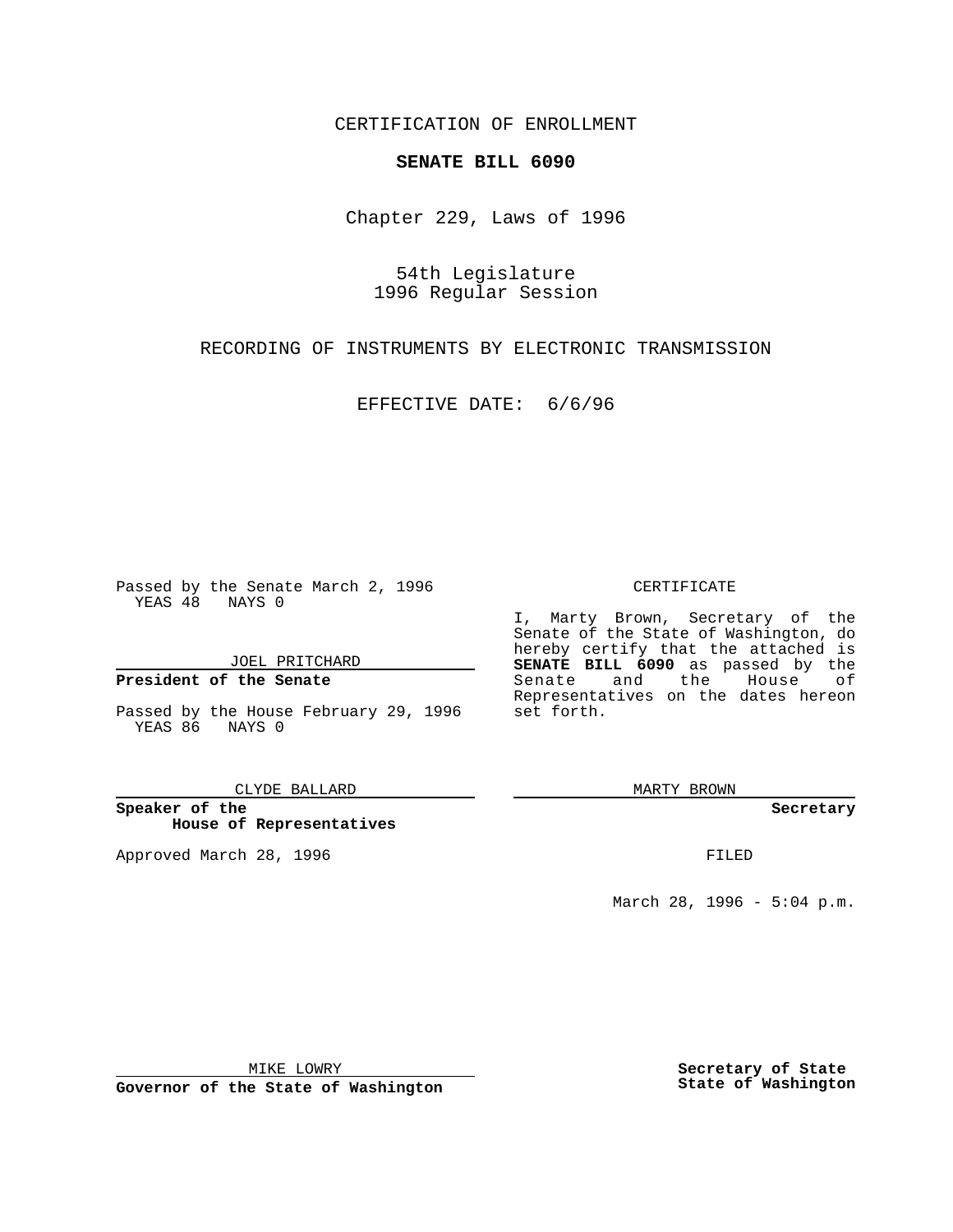## **SENATE BILL 6090** \_\_\_\_\_\_\_\_\_\_\_\_\_\_\_\_\_\_\_\_\_\_\_\_\_\_\_\_\_\_\_\_\_\_\_\_\_\_\_\_\_\_\_\_\_\_\_

\_\_\_\_\_\_\_\_\_\_\_\_\_\_\_\_\_\_\_\_\_\_\_\_\_\_\_\_\_\_\_\_\_\_\_\_\_\_\_\_\_\_\_\_\_\_\_

## AS AMENDED BY THE HOUSE

Passed Legislature - 1996 Regular Session

**State of Washington 54th Legislature 1996 Regular Session By** Senators Hale, Haugen, Winsley and Swecker

Read first time 01/08/96. Referred to Committee on Government Operations.

1 AN ACT Relating to the recording of instruments via electronic 2 transmission; and amending RCW 65.04.015, 65.04.030, 65.04.040, 3 65.04.080, 65.04.090, and 65.04.110.

4 BE IT ENACTED BY THE LEGISLATURE OF THE STATE OF WASHINGTON:

5 **Sec. 1.** RCW 65.04.015 and 1991 c 26 s 3 are each amended to read 6 as follows:

7 The definitions set forth  $((\text{int}))$  in this section apply throughout 8 this chapter unless the context clearly requires otherwise.

9 (1) "Recording officer" means the county auditor, or in charter 10 counties the county official charged with the responsibility for 11 recording instruments in the county records.

12 (2) "File," "filed," or "filing" means the act of delivering or 13 transmitting electronically an instrument to the auditor or recording 14 officer for recording into the official public records.

 (3) "Record," "recorded," or "recording" means the process, such as electronic, mechanical, optical, magnetic, or microfilm storage used by the auditor or recording officer after filing to incorporate the instrument into the public records.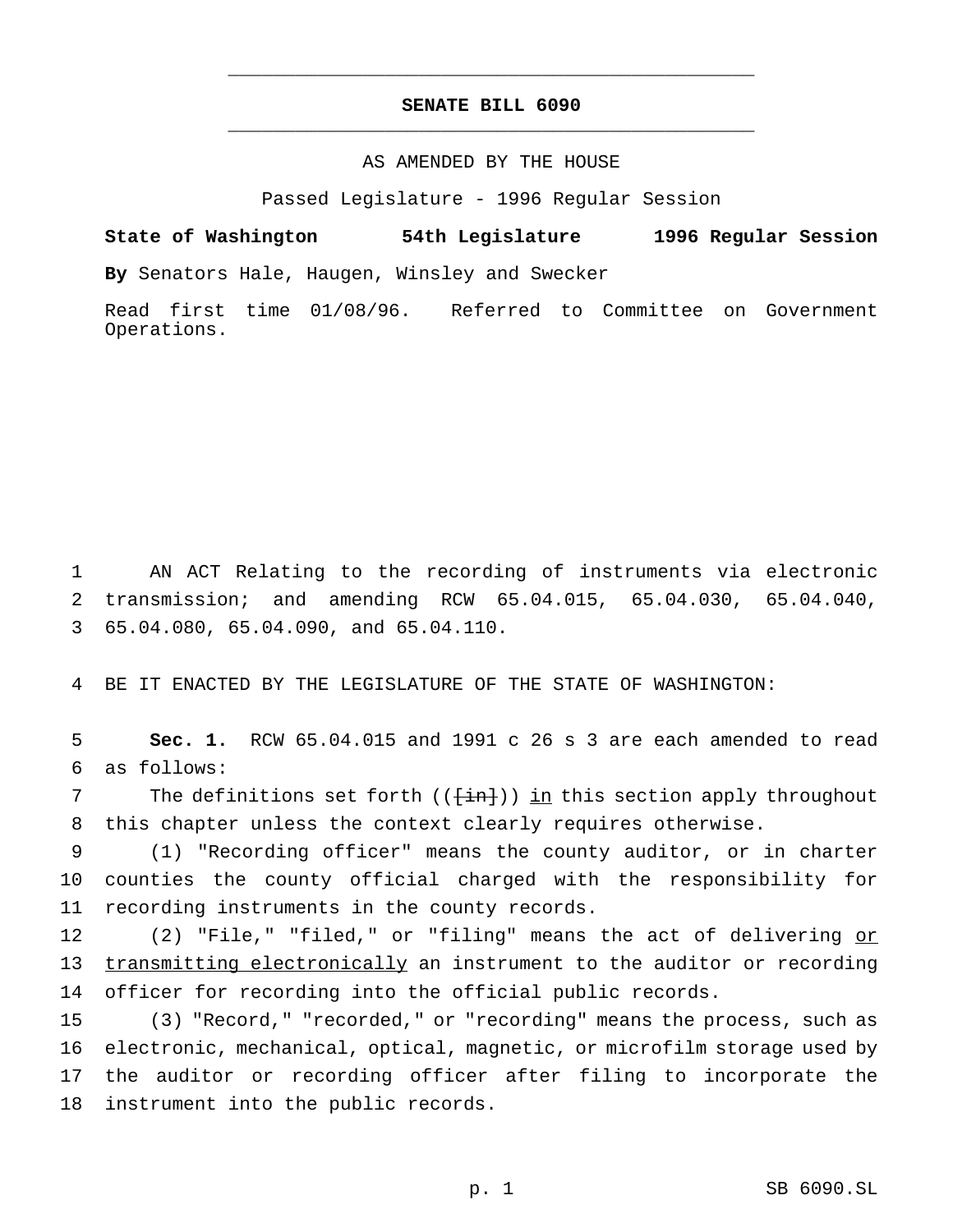(4) "Record location number" means a unique number that identifies the storage location (book or volume and page, reel and frame, instrument number, auditor or recording officer file number, receiving number, electronic retrieval code, or other specific place) of each instrument in the public records accessible in the same recording office where the instrument containing the reference to the location is found.

 **Sec. 2.** RCW 65.04.030 and 1991 c 26 s 4 are each amended to read as follows:

 The auditor or recording officer must, upon the payment of the fees as required in RCW 36.18.010 for the same, acknowledge receipt therefor in writing or printed form and record in large and well bound books, or 13 by photographic  $((\theta \cdot r)_+$  photomechanical, electronic format, or other approved process, the following:

 (1) Deeds, grants and transfers of real property, mortgages and releases of mortgages of real estate, instruments or agreements relating to community or separate property, powers of attorney to convey real estate, and leases which have been acknowledged or proved: PROVIDED, That deeds, contracts and mortgages of real estate described by lot and block and addition or plat, shall not be filed or recorded until the plat of such addition has been filed and made a matter of record;

 (2) Patents to lands and receivers' receipts, whether for mineral, timber, homestead or preemption claims or cash entries;

 (3) All such other papers or writing as are required by law to be recorded and such as are required by law to be filed.

 **Sec. 3.** RCW 65.04.040 and 1991 c 26 s 5 are each amended to read as follows:

 Any state, county, or municipal officer charged with the duty of recording instruments in public records shall record them by record location number in the order filed, irrespective of the type of instrument, using a process that has been tested and approved for the intended purpose by the state archivist.

 In addition, the county auditor or recording officer, in the exercise of the duty of recording instruments in public records, may, in lieu of transcription, record all instruments, that he or she is 37 charged by law to record, by any electronic data transfer,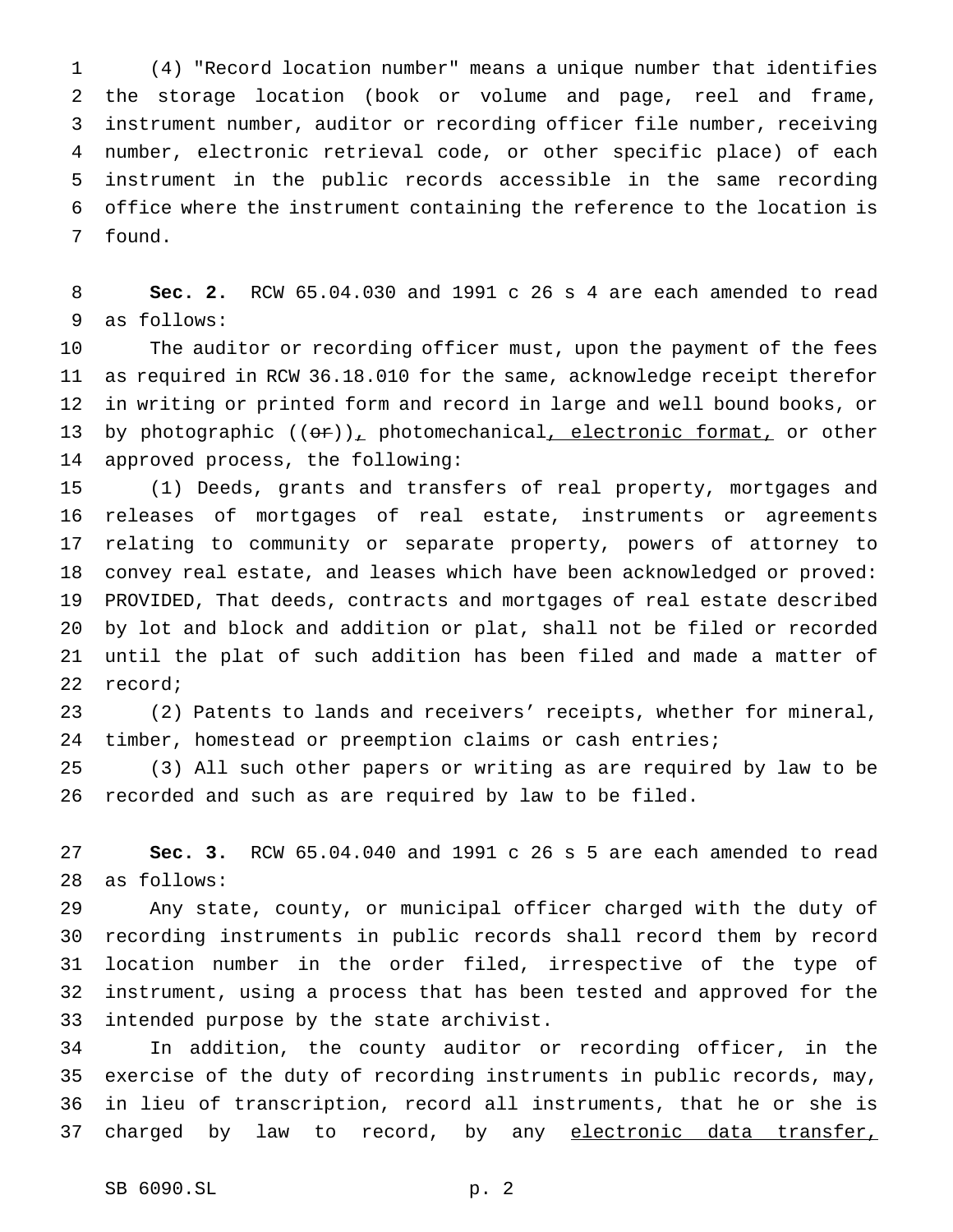photographic, photostatic, microfilm, microcard, miniature photographic or other process that actually reproduces or forms a durable medium for so reproducing the original, and which has been tested and approved for the intended purpose by the state archivist. If the county auditor or recording officer records any instrument by a process approved by the state archivist it shall not be necessary thereafter to make any notations or marginal notes, which are otherwise required by law, thereon if, in lieu of making said notations thereon, the auditor or recording officer immediately makes a note of such in the general index in the column headed "remarks," listing the record number location of the instrument to which the current entry relates back.

 Previously recorded or filed instruments may be processed and preserved by any means authorized under this section for the original recording of instruments. The county auditor or recording officer may provide for the use of the public, media containing reproductions of instruments and other materials that have been recorded pursuant to the provisions of this section. The contents of the media may be arranged according to date of filing, irrespective of type of instrument, or in such other manner as the county auditor or recording officer deems proper.

 **Sec. 4.** RCW 65.04.080 and 1985 c 44 s 18 are each amended to read as follows:

 When any instrument, paper, or notice, authorized or required by 24 law to be filed or recorded, is deposited in <u>or electronically</u> 25 transmitted to the county auditor's office for filing or record, that officer must indorse upon the same the time when it was received, 27 noting the year, month, day, hour and minute of its reception, and note 28 that the document was received by electronic transmission, and must file, or file and record the same without delay, together with the acknowledgments, proofs, and certificates written or printed upon or annexed to the same, with the plats, surveys, schedules and other papers thereto annexed, in the order and as of the time when the same was received for filing or record, and must note on the instrument filed, or at the foot of the record the exact time of its reception, and the name of the person at whose request it was filed or filed and recorded: PROVIDED, That the county auditor shall not be required to accept for filing, or filing and recording, any instrument unless there